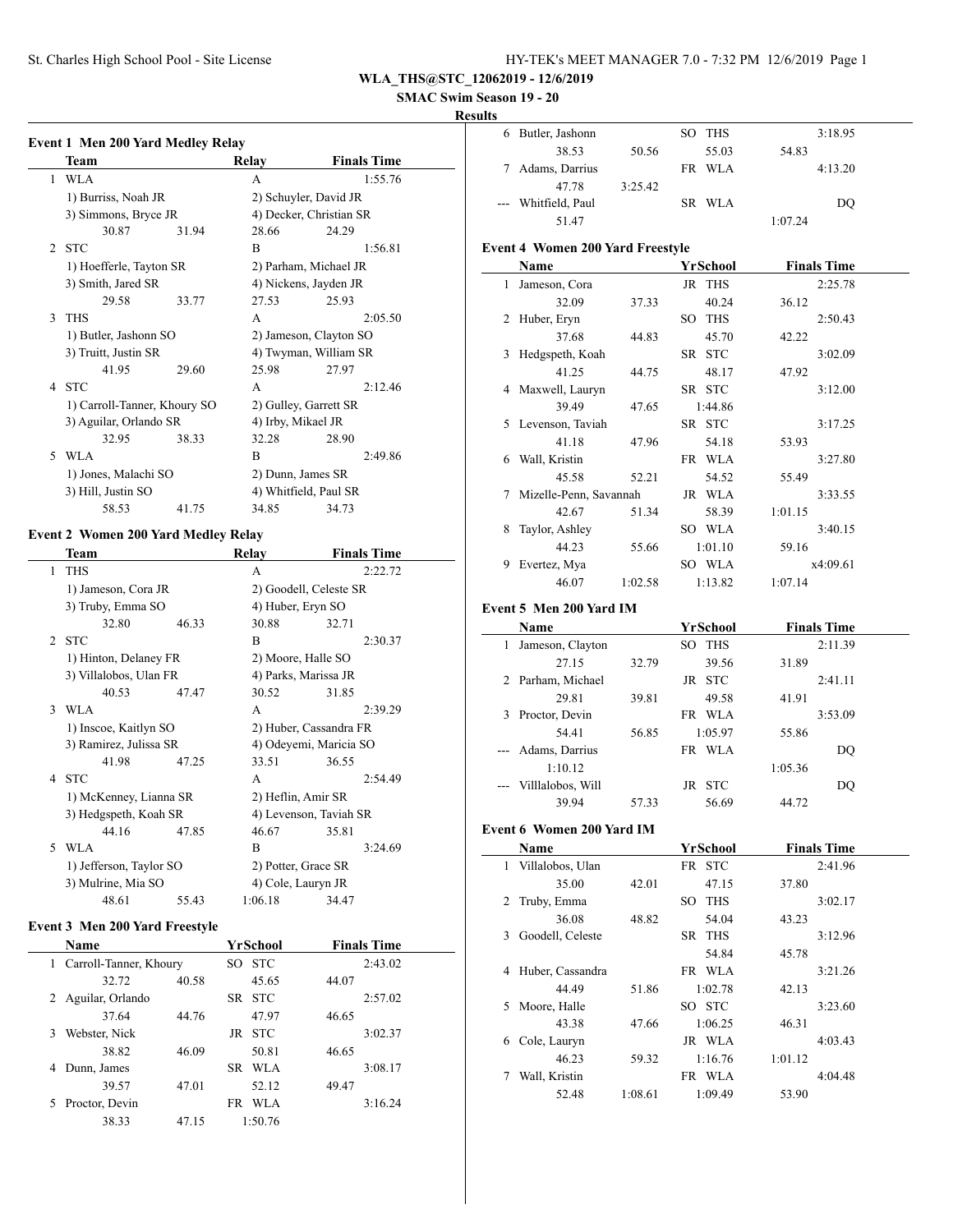| HY-TEK's MEET MANAGER 7.0 - 7:32 PM 12/6/2019 Page 2 |  |  |  |  |
|------------------------------------------------------|--|--|--|--|
|------------------------------------------------------|--|--|--|--|

**WLA\_THS@STC\_12062019 - 12/6/2019**

 **SMAC Swim Season 19 - 20**

**Results**

|    | <b>Event 7 Men 50 Yard Freestyle</b>   |     |            |                    |
|----|----------------------------------------|-----|------------|--------------------|
|    | Name                                   |     | YrSchool   | <b>Finals Time</b> |
| 1  | Truitt, Justin                         |     | SR THS     | 24.04              |
| 2  | Decker, Christian                      |     | SR WLA     | 25.02              |
| 3  | Simmons, Bryce                         |     | JR WLA     | 25.50              |
| 4  | Smith, Jared                           |     | SR STC     | 25.53              |
| 5  | Nickens, Jayden                        |     | JR STC     | 27.53              |
| 6  | Irby, Mikael                           |     | JR STC     | 29.51              |
| 7  | Andujar, Josael                        |     | JR STC     | x31.86             |
| 8  | Campbell, Marquis                      |     | SO STC     | x32.57             |
| 9  | Anaya, Marvin                          |     | JR THS     | 33.31              |
| 10 | Offutt, Caleb                          | SO. | <b>THS</b> | 34.58              |
| 11 | Jones, Malachi                         | SO. | WLA        | 37.49              |
| 12 | Whitfield, Paul                        |     | SR WLA     | x37.79             |
|    | <b>Event 8 Women 50 Yard Freestyle</b> |     |            |                    |
|    | Name                                   |     | YrSchool   | <b>Finals Time</b> |
| 1  | Ramirez, Julissa                       |     | SR WLA     | 30.35              |

|    | 2 Parks, Marissa      | JR STC | 33.28    |  |
|----|-----------------------|--------|----------|--|
| 3  | Smallhorn, Alyson     | SO THS | 35.70    |  |
|    | 4 Nambooze, Elizabeth | FR STC | 35.88    |  |
| 5. | Odeyemi, Maricia      | SO WLA | 35.96    |  |
| 6  | Johnson, Jasmine      | SR STC | 36.44    |  |
| 7  | Heflin, Amir          | SR STC | x37.06   |  |
| 8  | Fisette, Monet        | FR STC | x41.09   |  |
| 9  | Venson, Diamond       | FR STC | x41.46   |  |
| 10 | Cuvea, Jasmine        | FR THS | 49.42    |  |
| 11 | Javier, MacKenzie     | SO THS | 51.38    |  |
|    | 12 Cole, Symone       | FR WLA | 55.58    |  |
| 13 | Howl, Elizabeth       | FR THS | x56.39   |  |
| 14 | Longshore, Cashmere   | JR WLA | x1:10.40 |  |
|    |                       |        |          |  |

# **Event 11 Men 100 Yard Butterfly**

|   | <b>Name</b>      |       | YrSchool   | <b>Finals Time</b> |
|---|------------------|-------|------------|--------------------|
| 1 | Truitt, Justin   |       | SR THS     | 1:00.66            |
|   | 28.27            | 32.39 |            |                    |
|   | 2 Simmons, Bryce |       | JR WLA     | 1:09.28            |
|   | 31.89            | 37.39 |            |                    |
| 3 | Aguilar, Orlando |       | SR STC     | 1:20.89            |
|   | 36.23            | 44.66 |            |                    |
| 4 | Hill, Justin     |       | WLA<br>SO. | 1:34.21            |
|   | 39.11            | 55.10 |            |                    |
|   | Webster, Nick    |       | JR STC     | DO                 |
|   | 44.01            | 55.74 |            |                    |

## **Event 12 Women 100 Yard Butterfly**

| <b>Name</b>           |         | YrSchool          | <b>Finals Time</b> |  |
|-----------------------|---------|-------------------|--------------------|--|
| Truby, Emma<br>1      |         | SO THS            | 1:25.15            |  |
| 36.68                 | 48.47   |                   |                    |  |
| 2 Hemsley, Ariahna    |         | JR STC            | 1:50.59            |  |
| 43.57                 | 1:07.02 |                   |                    |  |
| Hedgspeth, Koah<br>3  |         | SR STC            | 2:09.19            |  |
| 51.51                 | 1:17.68 |                   |                    |  |
| --- Jefferson, Taylor |         | <b>WLA</b><br>SO. | DO                 |  |
| 1:15.48               | 1:52.39 |                   |                    |  |
| Odeyemi, Maricia      |         | WLA<br>SO         | DO                 |  |
| 46.42                 | 1:15.39 |                   |                    |  |

| Event 13 Men 100 Yard Freestyle |                     |         |    |            |                    |
|---------------------------------|---------------------|---------|----|------------|--------------------|
|                                 | Name                |         |    | YrSchool   | <b>Finals Time</b> |
| 1                               | Decker, Christian   |         |    | SR WLA     | 58.44              |
|                                 | 29.59               | 28.85   |    |            |                    |
|                                 | 2 Hoefferle, Tayton |         |    | SR STC     | 1:00.01            |
|                                 | 28.45               | 31.56   |    |            |                    |
| 3                               | Schuyler, David     |         |    | JR WLA     | 1:01.36            |
|                                 | 30.13               | 31.23   |    |            |                    |
| 4                               | Irby, Mikael        |         |    | JR STC     | 1:13.62            |
|                                 | 33.05               | 40.57   |    |            |                    |
| 5                               | Gulley, Garrett     |         |    | SR STC     | 1:14.51            |
|                                 | 34.77               | 39.74   |    |            |                    |
| 6                               | Howl, Walter        |         |    | SR THS     | 1:23.32            |
|                                 | 35.73               | 47.59   |    |            |                    |
| 7                               | Brown, Jayden       |         |    | SR WLA     | 1:32.60            |
|                                 | 43.39               | 49.21   |    |            |                    |
| 8                               | Offutt, Caleb       |         | SO | <b>THS</b> | 1:52.51            |
|                                 | 51.05               | 1:01.46 |    |            |                    |

## **Event 14 Women 100 Yard Freestyle**

|    | Name                                             |         | YrSchool | <b>Finals Time</b> |
|----|--------------------------------------------------|---------|----------|--------------------|
|    | 1 Villalobos, Ulan                               |         | FR STC   | 1:04.52            |
|    | 31.19                                            | 33.33   |          |                    |
|    | 2 Parks, Marissa                                 |         | JR STC   | 1:15.05            |
|    | 35.31                                            | 39.74   |          |                    |
| 3  | Maxwell, Lauryn                                  |         | SR STC   | 1:23.51            |
|    | 38.42                                            | 45.09   |          |                    |
|    | 4 Mulrine, Mia                                   |         | SO WLA   | 1:32.74            |
|    | 44.20                                            | 48.54   |          |                    |
| 5. | Cuvea, Jasmine                                   |         | FR THS   | 2:01.08            |
|    | 51.52                                            | 1:09.56 |          |                    |
|    | 6 Urias, Daniela                                 |         | SO WLA   | 2:02.47            |
|    | 53.95                                            | 1:08.52 |          |                    |
| 7  | Howl, Elizabeth                                  |         | FR THS   | 2:06.94            |
| 8  | Cole, Symone                                     |         | FR WLA   | 2:10.79            |
|    | 56.87                                            | 1:13.92 |          |                    |
|    | Thompson, Shayna                                 |         | SR WLA   | <b>DNF</b>         |
|    | $E$ vont $15$ , Mon $500$ Vond $\bf E$ moostylo. |         |          |                    |

#### **Event 15 Men 500 Yard Freestyle**

|              | Name                     |         |     | YrSchool   |         | <b>Finals Time</b> |
|--------------|--------------------------|---------|-----|------------|---------|--------------------|
| $\mathbf{1}$ | Burriss, Noah            |         |     | JR WLA     |         | 6:24.22            |
|              | 33.27                    | 37.67   |     | 38.98      | 40.18   |                    |
|              | 40.46                    | 40.51   |     | 39.51      | 39.28   |                    |
|              | 39.30                    | 35.06   |     |            |         |                    |
|              | 2 Carroll-Tanner, Khoury |         | SO. | <b>STC</b> |         | 7:30.51            |
|              | 33.01                    | 40.48   |     | 45.04      | 45.87   |                    |
|              | 47.12                    |         |     |            | 48.09   |                    |
|              | 1:31.88                  |         |     |            |         |                    |
| 3            | Villlalobos, Will        |         |     | JR STC     |         | 8:08.35            |
|              | 38.49                    | 44.31   |     | 47.20      | 49.75   |                    |
|              | 52.22                    | 52.01   |     | 51.70      | 51.65   |                    |
|              | 52.22                    | 48.80   |     |            |         |                    |
| 4            | Twyman, William          |         |     | SR THS     |         | 9:37.13            |
|              | 36.05                    | 43.97   |     | 49.54      | 57.04   |                    |
|              | 1:00.19                  | 1:05.33 |     | 1:07.40    | 1:07.86 |                    |
|              | 1:07.52                  | 1:02.23 |     |            |         |                    |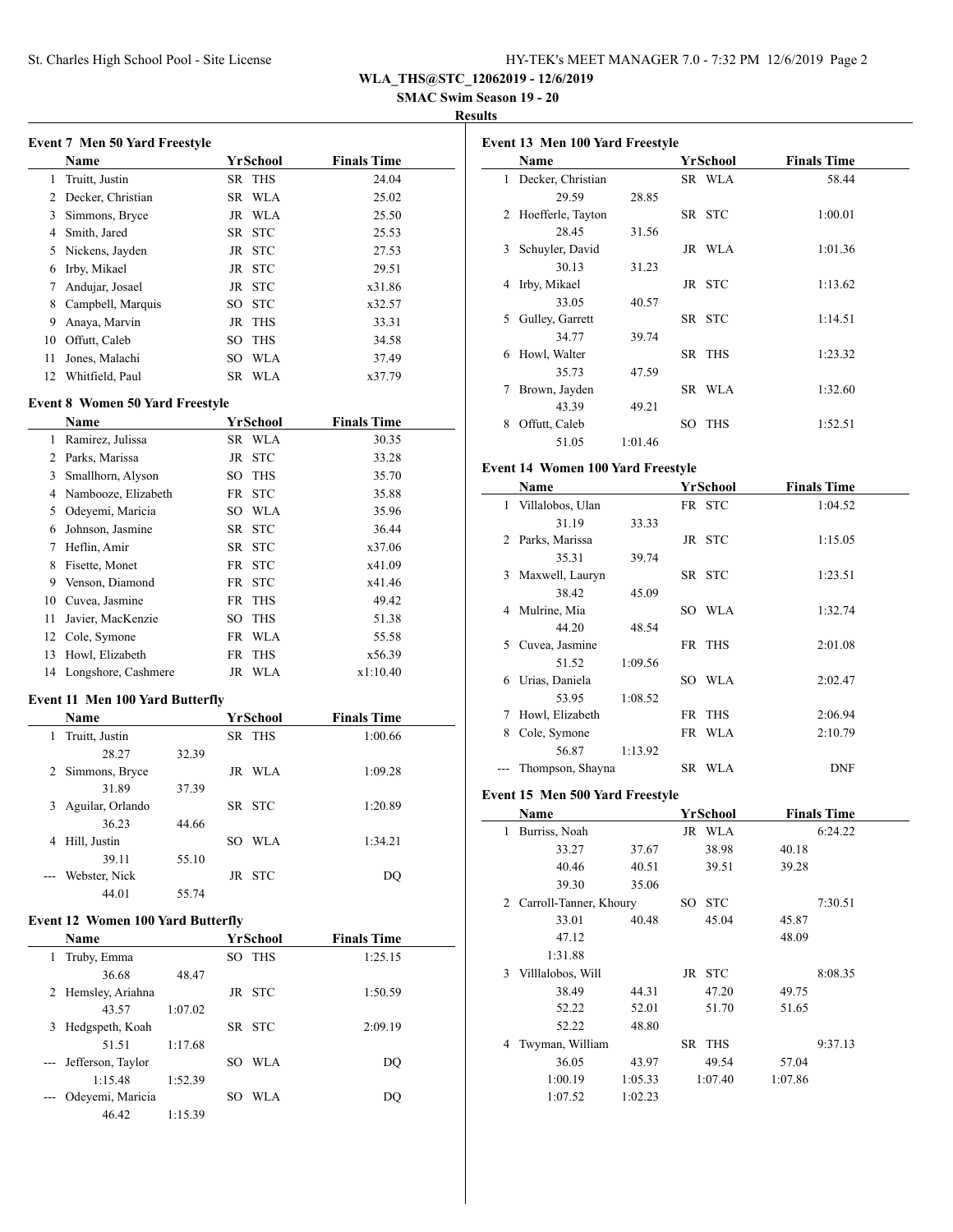| HY-TEK's MEET MANAGER 7.0 - 7:32 PM 12/6/2019 Page 3 |  |  |
|------------------------------------------------------|--|--|
|------------------------------------------------------|--|--|

**WLA\_THS@STC\_12062019 - 12/6/2019**

 **SMAC Swim Season 19 - 20**

**Results**

|   | Name               |         |     | YrSchool   |         | <b>Finals Time</b> |
|---|--------------------|---------|-----|------------|---------|--------------------|
| 1 | Jameson, Cora      |         |     | JR THS     |         | 6:38.02            |
|   | 32.71              | 37.89   |     | 39.10      | 41.20   |                    |
|   | 42.15              | 41.57   |     | 43.11      | 42.94   |                    |
|   | 40.46              | 36.89   |     |            |         |                    |
| 2 | Huber, Eryn        |         | SO. | <b>THS</b> |         | 7:32.69            |
|   | 37.61              | 44.18   |     | 47.30      | 47.13   |                    |
|   | 46.89              | 47.31   |     |            |         |                    |
|   | 45.35              | 42.50   |     |            |         |                    |
| 3 | McKenney, Lianna   |         |     | SR STC     |         | 8:38.40            |
|   | 36.82              | 46.44   |     | 51.75      | 56.49   |                    |
|   |                    |         |     | 55.47      |         |                    |
|   |                    | 48.84   |     |            |         |                    |
|   | 4 Levenson, Taviah |         |     | SR STC     |         | 8:47.30            |
|   | 43.11              | 48.02   |     | 52.01      | 54.01   |                    |
|   | 54.94              | 56.37   |     | 56.17      | 56.80   |                    |
|   | 54.05              | 51.82   |     |            |         |                    |
| 5 | Potter, Grace      |         |     | SR WLA     |         | 10:17.93           |
|   | 54.54              | 1:00.04 |     | 1:03.66    | 1:04.85 |                    |
|   | 1:05.21            | 1:04.37 |     | 1:04.11    | 1:04.94 |                    |
|   | 1:01.26            | 54.95   |     |            |         |                    |

### **Event 17 Men 200 Yard Freestyle Relay**

|                | Team                    |       | Relay                   | <b>Finals Time</b> |  |  |  |
|----------------|-------------------------|-------|-------------------------|--------------------|--|--|--|
| 1              | <b>WLA</b>              |       | A                       | 1:42.50            |  |  |  |
|                | 1) Schuyler, David JR   |       | 2) Burriss, Noah JR     |                    |  |  |  |
|                | 3) Simmons, Bryce JR    |       | 4) Decker, Christian SR |                    |  |  |  |
|                | 26.34                   | 26.04 | 25.28                   | 24.84              |  |  |  |
| $\mathfrak{D}$ | <b>STC</b>              |       | B                       | 1:42.86            |  |  |  |
|                | 1) Hoefferle, Tayton SR |       | 2) Parham, Michael JR   |                    |  |  |  |
|                | 3) Nickens, Jayden JR   |       | 4) Smith, Jared SR      |                    |  |  |  |
|                | 25.63                   | 25.88 | 26.75                   | 24.60              |  |  |  |
| 3              | <b>THS</b>              |       | A                       | 1:52.37            |  |  |  |
|                | 1) Twyman, William SR   |       | 2) Butler, Jashonn SO   |                    |  |  |  |
|                | 3) Jameson, Clayton SO  |       | 4) Truitt, Justin SR    |                    |  |  |  |
|                | 32.30                   | 31.98 | 23.65                   | 24.44              |  |  |  |
|                | 4 STC                   |       | A                       | 2:09.81            |  |  |  |
|                | 1) Gulley, Garrett SR   |       | 2) Webster, Nick JR     |                    |  |  |  |
|                | 3) Joy, John SO         |       | 4) Irby, Mikael JR      |                    |  |  |  |
|                | 32.89                   | 33.93 | 34.33                   | 28.66              |  |  |  |
| 5              | <b>WLA</b>              |       | B                       | 2:31.45            |  |  |  |
|                | 1) Brown, Jayden SR     |       | 2) Adams, Darrius FR    |                    |  |  |  |
|                | 3) Proctor, Devin FR    |       | 4) Whitfield, Paul SR   |                    |  |  |  |
|                | 39.17                   | 42.45 | 34.05                   | 35.78              |  |  |  |

## **Event 18 Women 200 Yard Freestyle Relay**

| Team                                         |       | Relay | <b>Finals Time</b> |                                                                                                   |
|----------------------------------------------|-------|-------|--------------------|---------------------------------------------------------------------------------------------------|
| <b>STC</b>                                   |       | в     | 2:09.02            |                                                                                                   |
| 1) Moore, Halle SO                           |       |       |                    |                                                                                                   |
| 3) Hedgspeth, Koah SR                        |       |       |                    |                                                                                                   |
| 31.62                                        | 32.06 | 37.77 | 27.57              |                                                                                                   |
| WLA<br>$2^{\circ}$                           |       | A     | 2:22.89            |                                                                                                   |
| 1) Odeyemi, Maricia SO<br>3) Mulrine, Mia SO |       |       |                    |                                                                                                   |
|                                              |       |       |                    |                                                                                                   |
| 36.42                                        | 36.30 | 40.51 | 29.66              |                                                                                                   |
|                                              |       |       |                    | 2) Parks, Marissa JR<br>4) Villalobos, Ulan FR<br>2) Inscoe, Kaitlyn SO<br>4) Ramirez, Julissa SR |

| 3  | <b>STC</b>                |       | A                       | 2:23.28                |  |
|----|---------------------------|-------|-------------------------|------------------------|--|
|    | 1) Hinton, Delaney FR     |       |                         | 2) Johnson, Jasmine SR |  |
|    | 3) Venson, Diamond FR     |       |                         | 4) Simmonds, Natesa FR |  |
|    | 35.86                     | 35.98 | 39.36                   | 32.08                  |  |
| 4  | <b>THS</b>                |       | A                       | 3:03.14                |  |
|    | 1) Howl, Elizabeth FR     |       | 2) Javier, MacKenzie SO |                        |  |
|    | 3) Cuvea, Jasmine FR      |       | 4) Truby, Emma SO       |                        |  |
|    | 50.57                     | 57.77 | 45.13                   | 29.67                  |  |
| 5. | WLA                       |       | B                       | 3:47.41                |  |
|    | 1) Longshore, Cashmere JR |       | 2) Thompson, Shayna SR  |                        |  |
|    | 3) Urias, Daniela SO      |       | 4) Evertez, Mya SO      |                        |  |
|    | 1:15.42                   | 59.74 | 50.93                   | 41.32                  |  |

#### **Event 19 Men 100 Yard Backstroke**

|   | Name                |         | YrSchool | <b>Finals Time</b> |
|---|---------------------|---------|----------|--------------------|
| 1 | Jameson, Clayton    |         | SO THS   | 1:01.14            |
|   | 29.43               | 31.71   |          |                    |
|   | 2 Hoefferle, Tayton |         | SR STC   | 1:08.36            |
|   | 1:08.34             | 0.02    |          |                    |
| 3 | Burriss, Noah       |         | JR WLA   | 1:08.90            |
|   | 33.02               | 35.88   |          |                    |
| 4 | Howl, Walter        |         | SR THS   | 1:35.32            |
|   | 43.71               | 51.61   |          |                    |
| 5 | Joy, John           |         | SO STC   | 1:49.03            |
|   | 48.77               | 1:00.26 |          |                    |
| 6 | Brown, Jayden       |         | SR WLA   | 2:26.23            |
|   | 1:10.06             | 1:16.17 |          |                    |
| 7 | Jones, Malachi      |         | SO WLA   | 2:33.19            |
|   | 1:09.75             | 1:23.44 |          |                    |
|   | Campbell, Marquis   |         | SO STC   | DQ                 |
|   | 44.02               | 58.42   |          |                    |
|   | Anaya, Marvin       |         | JR THS   | DQ                 |
|   | 54.20               | 1:05.55 |          |                    |

#### **Event 20 Women 100 Yard Backstroke**

 $\overline{\phantom{a}}$ 

 $\overline{\phantom{a}}$ 

|   | Name              |         |     | YrSchool   | <b>Finals Time</b> |
|---|-------------------|---------|-----|------------|--------------------|
| 1 | Moore, Halle      |         |     | SO STC     | 1:30.97            |
|   | 41.83             | 49.14   |     |            |                    |
| 2 | Hinton, Delaney   |         |     | FR STC     | 1:37.08            |
|   | 44.83             | 52.25   |     |            |                    |
| 3 | McKenney, Lianna  |         |     | SR STC     | 1:38.45            |
| 4 | Inscoe, Kaitlyn   |         |     | SO WLA     | 1:39.67            |
|   | 45.72             | 53.95   |     |            |                    |
| 5 | Smallhorn, Alyson |         | SО  | <b>THS</b> | 1:46.85            |
|   | 47.74             | 59.11   |     |            |                    |
| 6 | Jefferson, Taylor |         | SO. | <b>WLA</b> | 1:47.82            |
| 7 | Fisette, Monet    |         |     | FR STC     | x1:54.04           |
|   | 50.76             | 1:03.28 |     |            |                    |
| 8 | Cole, Lauryn      |         |     | JR WLA     | 2:04.54            |
|   | 56.50             | 1:08.04 |     |            |                    |
| 9 | Taylor, Ashley    |         | SO  | <b>WLA</b> | x2:09.20           |
|   | 58.91             | 1:10.29 |     |            |                    |
|   |                   |         |     |            |                    |

## **Event 21 Men 100 Yard Breaststroke**

| <b>Name</b>       |       | YrSchool | <b>Finals Time</b> |  |
|-------------------|-------|----------|--------------------|--|
| 1 Schuyler, David |       | JR WLA   | 1:13.37            |  |
| 34.93             | 38.44 |          |                    |  |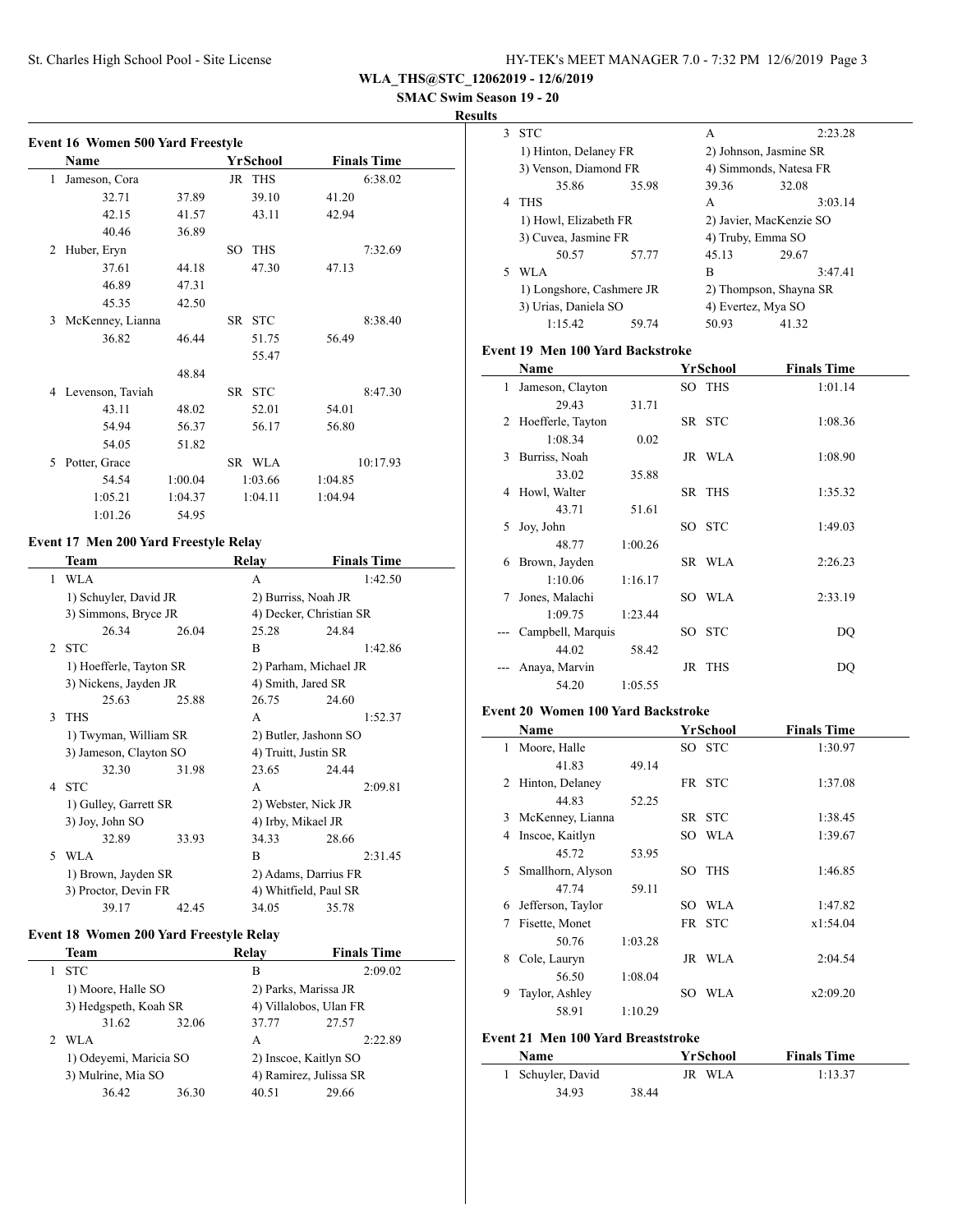| HY-TEK's MEET MANAGER 7.0 - 7:32 PM 12/6/2019 Page 4 |  |
|------------------------------------------------------|--|
|------------------------------------------------------|--|

**WLA\_THS@STC\_12062019 - 12/6/2019**

 **SMAC Swim Season 19 - 20**

**Results**

|    | (Event 21 Men 100 Yard Breaststroke) |         |                   |                    |  |  |  |
|----|--------------------------------------|---------|-------------------|--------------------|--|--|--|
|    | <b>Name</b>                          |         | YrSchool          | <b>Finals Time</b> |  |  |  |
|    | 2 Parham, Michael                    |         | JR STC            | 1:25.12            |  |  |  |
|    | 39.00                                | 46.12   |                   |                    |  |  |  |
| 3  | Gulley, Garrett                      |         | SR STC            | 1:32.46            |  |  |  |
|    | 40.55                                | 51.91   |                   |                    |  |  |  |
| 4  | Hill, Justin                         |         | WLA<br>SO.        | 1:36.48            |  |  |  |
|    | 45.47                                | 51.01   |                   |                    |  |  |  |
| 5. | Dunn, James                          |         | SR WLA            | 1:37.09            |  |  |  |
|    | 43.76                                | 53.33   |                   |                    |  |  |  |
|    | Butler, Jashonn                      |         | <b>THS</b><br>SO. | DO                 |  |  |  |
|    | 53.74                                | 1:06.02 |                   |                    |  |  |  |

### **Event 22 Women 100 Yard Breaststroke**

|   | <b>Name</b>            |         |     | YrSchool | <b>Finals Time</b> |
|---|------------------------|---------|-----|----------|--------------------|
| 1 | Goodell, Celeste       |         |     | SR THS   | 1:35.91            |
|   | 45.10                  | 50.81   |     |          |                    |
| 2 | Simmonds, Natesa       |         |     | FR STC   | 1:41.84            |
|   | 48.38                  | 53.46   |     |          |                    |
| 3 | Huber, Cassandra       |         |     | FR WLA   | 1:49.79            |
|   | 52.41                  | 57.38   |     |          |                    |
| 4 | Heflin, Amir           |         |     | SR STC   | 1:52.04            |
|   | 48.75                  | 1:03.29 |     |          |                    |
| 5 | Mulrine, Mia           |         | SO. | WLA      | 2:17.19            |
|   | 1:05.44                | 1:11.75 |     |          |                    |
| 6 | Hakim, Zoe             |         |     | FR STC   | 2:23.52            |
| 7 | Mizelle-Penn, Savannah |         |     | JR WLA   | 2:35.01            |
|   | 1:07.88                | 1:27.13 |     |          |                    |
|   | Grady, Ciarra          |         |     | JR STC   | DO                 |
|   | 1:04.54                | 1:27.60 |     |          |                    |

### **Event 23 Men 400 Yard Freestyle Relay**

| Team                                             |         | Relay                  | <b>Finals Time</b> |                    |
|--------------------------------------------------|---------|------------------------|--------------------|--------------------|
| <b>STC</b>                                       |         | A                      | 4:44.10            |                    |
| 1) Nickens, Jayden JR                            |         | 2) Aguilar, Orlando SR |                    |                    |
| 3) Webster, Nick JR                              |         | 4) Smith, Jared SR     |                    |                    |
| 32.79                                            | 1:17.41 | 28.97                  | 1:08.27            |                    |
| 38.09                                            | 1:24.57 | 22.94                  | 53.85              |                    |
|                                                  |         | A                      | 5:50.23            |                    |
| 1) Adams, Darrius FR<br>3) Hill, Justin SO       |         | 2) Proctor, Devin FR   |                    |                    |
|                                                  |         | 4) Dunn, James SR      |                    |                    |
| 47.35                                            | 1:47.85 | 38.76                  | 1:23.54            |                    |
| 35.06                                            | 1:13.54 | 39.71                  | 1:25.30            |                    |
| <b>STC</b>                                       |         | B                      | DO                 |                    |
| 1) Campbell, Marquis SO<br>3) Andujar, Josael JR |         |                        |                    |                    |
|                                                  |         | 4) Joy, John SO        |                    |                    |
| 37.10                                            | 1:24.24 | 33.47                  | 1:14.61            |                    |
| 33.71                                            | 1:18.95 | 38.65                  | 1:23.08            |                    |
|                                                  | 2 WLA   |                        |                    | 2) Irby, Mikael JR |

## **Event 24 Women 400 Yard Freestyle Relay**

 $\overline{\phantom{0}}$ 

| Team              |         | Relav                   | <b>Finals Time</b> |
|-------------------|---------|-------------------------|--------------------|
| <b>THS</b>        |         | А                       | 5:12.48            |
| 1) Huber, Eryn SO |         | 2) Goodell, Celeste SR  |                    |
|                   |         | 4) Jameson, Cora JR     |                    |
| 37.02             | 1:17.76 | 36.06                   | 1:16.89            |
| 40.47             | 1:30.67 | 30.77                   | 1:07.16            |
|                   |         | 3) Smallhorn, Alyson SO |                    |

|   | 2 STC                        |         | A                     | 5:50.98                 |  |
|---|------------------------------|---------|-----------------------|-------------------------|--|
|   | 1) McKenney, Lianna SR       |         |                       | 2) Levenson, Taviah SR  |  |
|   | 3) Heflin, Amir SR           |         | 4) Hinton, Delaney FR |                         |  |
|   | 39.33                        | 1:26.29 | 39.53                 | 1:25.48                 |  |
|   | 40.46                        | 1:34.55 | 39.62                 | 1:24.66                 |  |
|   | 3 STC                        |         | R                     | 6:20.95                 |  |
|   | 1) Hemsley, Ariahna JR       |         |                       | 2) Grady, Ciarra JR     |  |
|   | 3) Hakim, Zoe FR             |         |                       | 4) Johnson, Jasmine SR  |  |
|   | 38.96                        | 1:22.49 | 44.29                 | 1:37.40                 |  |
|   | 46.96                        | 1:43.11 | 39.74                 | 1:37.95                 |  |
|   |                              |         |                       |                         |  |
|   | 4 WLA                        |         | A                     | 6:38.63                 |  |
|   | 1) Evertez, Mya SO           |         |                       | 2) Taylor, Ashley SO    |  |
|   | 3) Mizelle-Penn, Savannah JR |         |                       | 4) Jefferson, Taylor SO |  |
|   | 44 17                        | 1:41.14 | 43.43                 | 1:37.64                 |  |
|   | 45.20                        | 1:39.70 | 48.11                 | 1:40.15                 |  |
| 5 | WLA                          |         | R                     | 7:32.03                 |  |
|   | 1) Cole, Symone FR           |         |                       | 2) Wall, Kristin FR     |  |
|   | 3) Potter, Grace SR          |         |                       | 4) Cole, Lauryn JR      |  |
|   | 57.66                        | 2:23.75 | 40.59                 | 1:30.93                 |  |